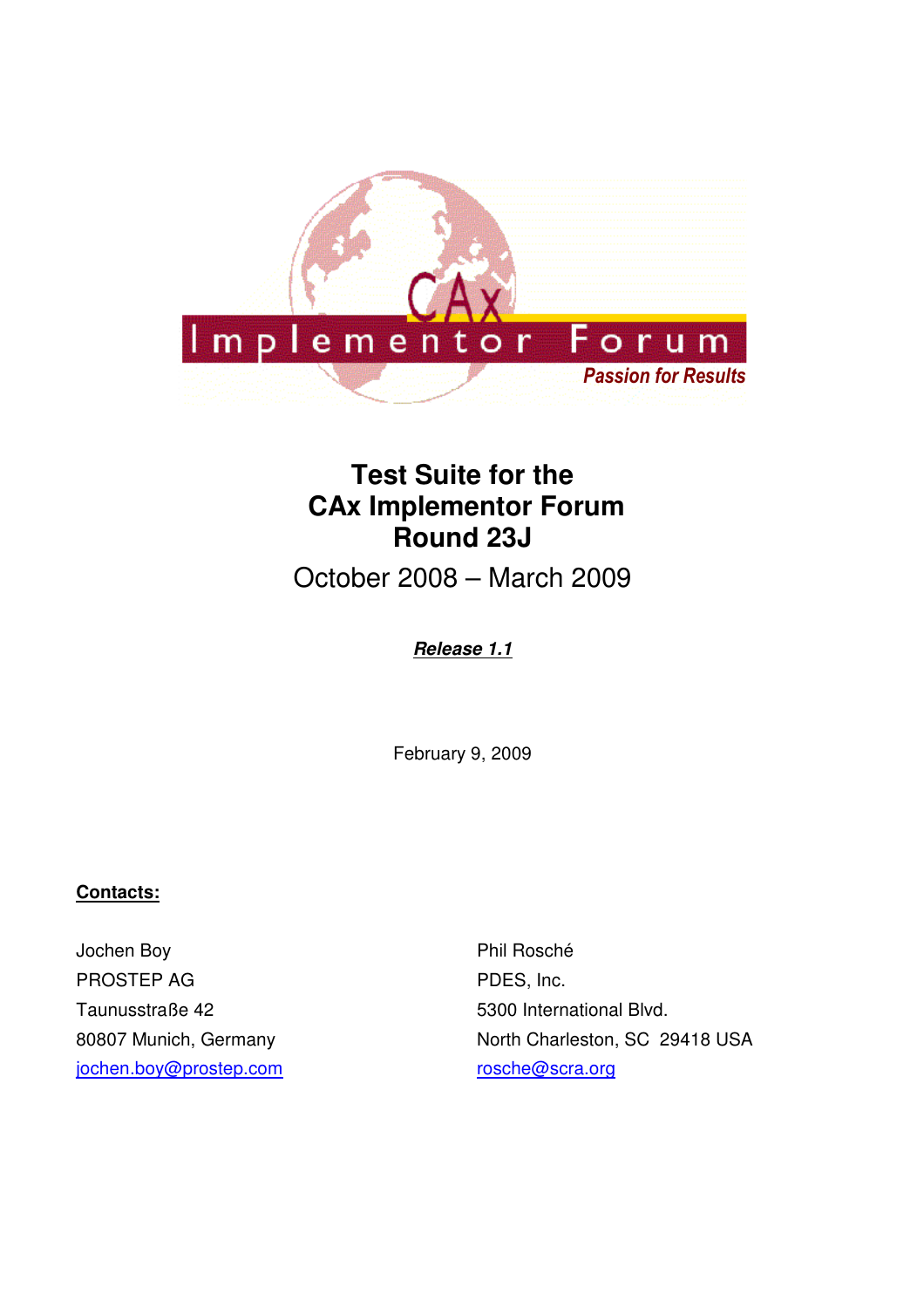| CAx Implementor Forum |  |
|-----------------------|--|
|                       |  |

# **Contents:**

| 1.0           |                                                               |  |
|---------------|---------------------------------------------------------------|--|
| 1.1           |                                                               |  |
| 1.2           |                                                               |  |
| 1.3           |                                                               |  |
| 1.4           |                                                               |  |
| 2.0           |                                                               |  |
| 2.1           |                                                               |  |
| 2.1.1         |                                                               |  |
| 2.1.2         |                                                               |  |
|               |                                                               |  |
|               | 2.1.3.1                                                       |  |
|               |                                                               |  |
|               | 2.2 Model GD8: GD&T Representation & Semantic Presentation 10 |  |
| 2.2.1         |                                                               |  |
| 2.2.2         |                                                               |  |
| 2.2.3         |                                                               |  |
|               | 2.2.3.1                                                       |  |
|               |                                                               |  |
| 2.3           |                                                               |  |
| 2.3.1         |                                                               |  |
| 2.3.2         |                                                               |  |
| 2.3.3         |                                                               |  |
|               | 2.3.3.1                                                       |  |
|               |                                                               |  |
| $2.4^{\circ}$ |                                                               |  |
| 2.4.1         |                                                               |  |
| 2.4.2         |                                                               |  |
| 2.4.3         |                                                               |  |
|               | 2.4.3.1                                                       |  |
|               |                                                               |  |
| 2.5           |                                                               |  |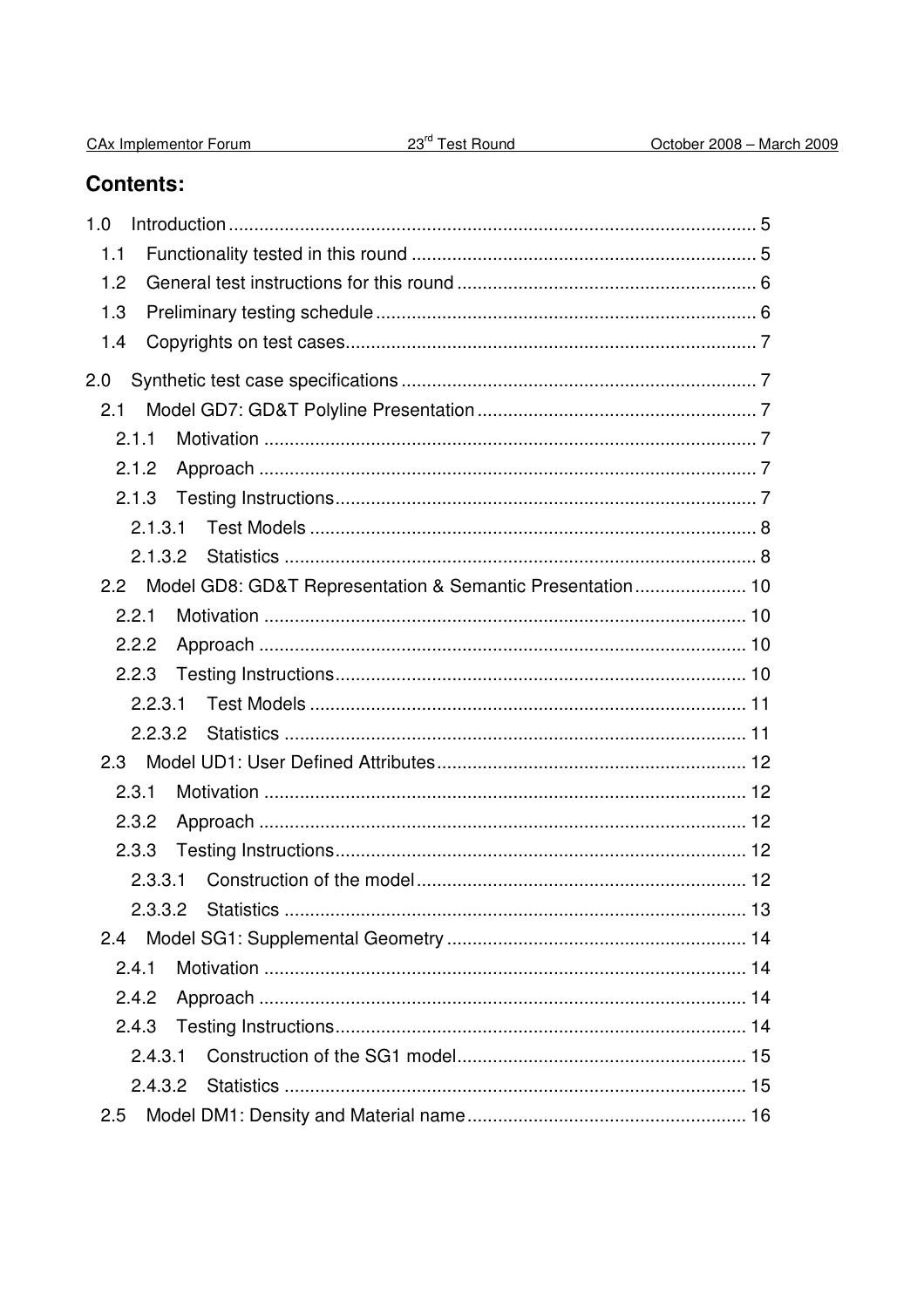| 251<br>2.5.3.1<br>$3.0^{\circ}$<br>3.1<br>3.2<br>3.3 | CAx Implementor Forum 23 <sup>rd</sup> Test Round | October 2008 - March 2009 |
|------------------------------------------------------|---------------------------------------------------|---------------------------|
|                                                      |                                                   |                           |
|                                                      |                                                   |                           |
|                                                      |                                                   |                           |
|                                                      |                                                   |                           |
|                                                      |                                                   |                           |
|                                                      |                                                   |                           |
|                                                      |                                                   |                           |
|                                                      |                                                   |                           |
|                                                      |                                                   |                           |
|                                                      |                                                   |                           |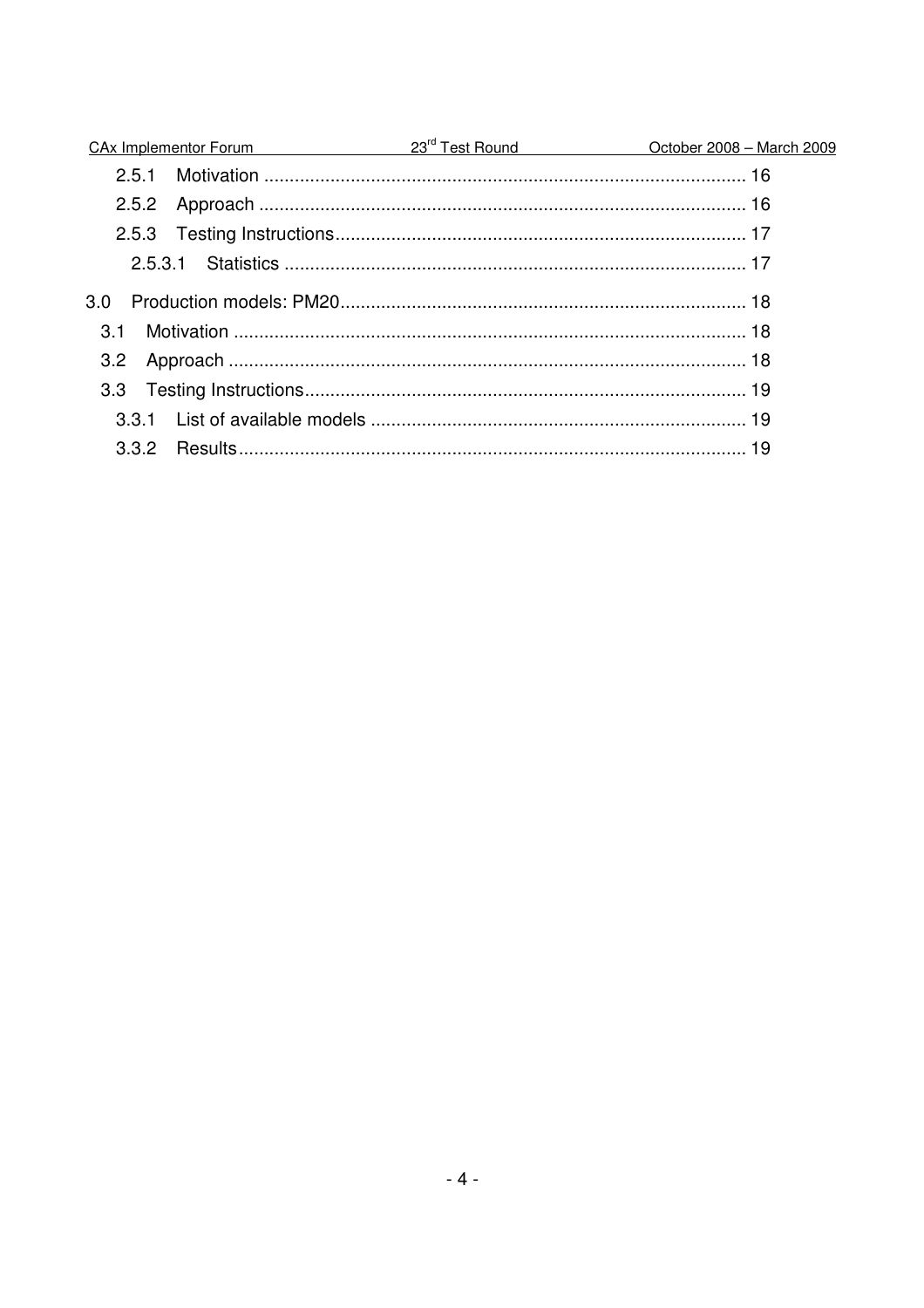# **1.0 Introduction**

This document describes the suite of test cases to be used for the twenty-third round of testing of the CAx Implementor Forum (CAx-IF). The CAx-IF is a joint testing forum organized by PDES, Inc. and the ProSTEP iViP Association. The test rounds of the CAx-IF concentrate primarily on testing the interoperability and conformance of STEP processors based on AP 203 and AP 214.

The test rounds in general combine testing of synthetic and production models. Production models will in most cases be provided by the member companies of the organizations PDES, Inc. and ProSTEP iViP Association. When production models are not available from the member companies, "production-like" models will be solicited from the various CAx-IF participants.

This test suite includes synthetic models for testing the following capabilities: Presentation of Geometric & Dimensional Tolerances, both as Polylines and semantically based on Representation, Density & Material Name, User Defined Attributes, Construction Geometry, and Groups.

Production models are provided for assemblies and piece parts. The basis for the production test cases is native CAD models. Each test case therefore originates from a single CAD system, and the set of test cases to be pre-processed (converted to STEP files) is unique for each CAD system. After pre-processing, the resulting STEP files are then to be imported/post-processed/read in by the rest of the participants.

## **1.1 Functionality tested in this round**

Functionality tested in this round relates to:

- **Geometric & Dimensional Tolerances** describes the capability to embed information about tolerances which are necessary input for the manufacturing of the part into the 3D model. Past tests in the CAx-IF were focused on the 'representation' approach, i.e. transport the product manufacturing information (PMI) in a re-usable way, without displaying it in the 3D model. In Round23J, two different ways for 'presentation' of PMI in 3D will be tested:
	- $\circ$  "Polyline Presentation" refers to breaking down each annotation into polylines and arcs, and exchanging them as wireframe geometry. This preserves the exact shape of the annotation, but is human readable only.
	- "Representation and Semantic Presentation" relies on the "Representation" capability to render the information contents to be displayed. These are supplemented with basic styling and positioning information, to enable the importing CAD system to re-create the annotation elements using its internal PMI capability, and may be supplemented with additional textual information.
- **Density & Material Name** refers to the capability to transfer information about the material a part is manufactured from in the STEP file. The basic properties in focus are the density (to enable mass calculation) and the material's name and id. Tests for the STEP file library in Round 22J showed that an additional test to resolve issues is necessary.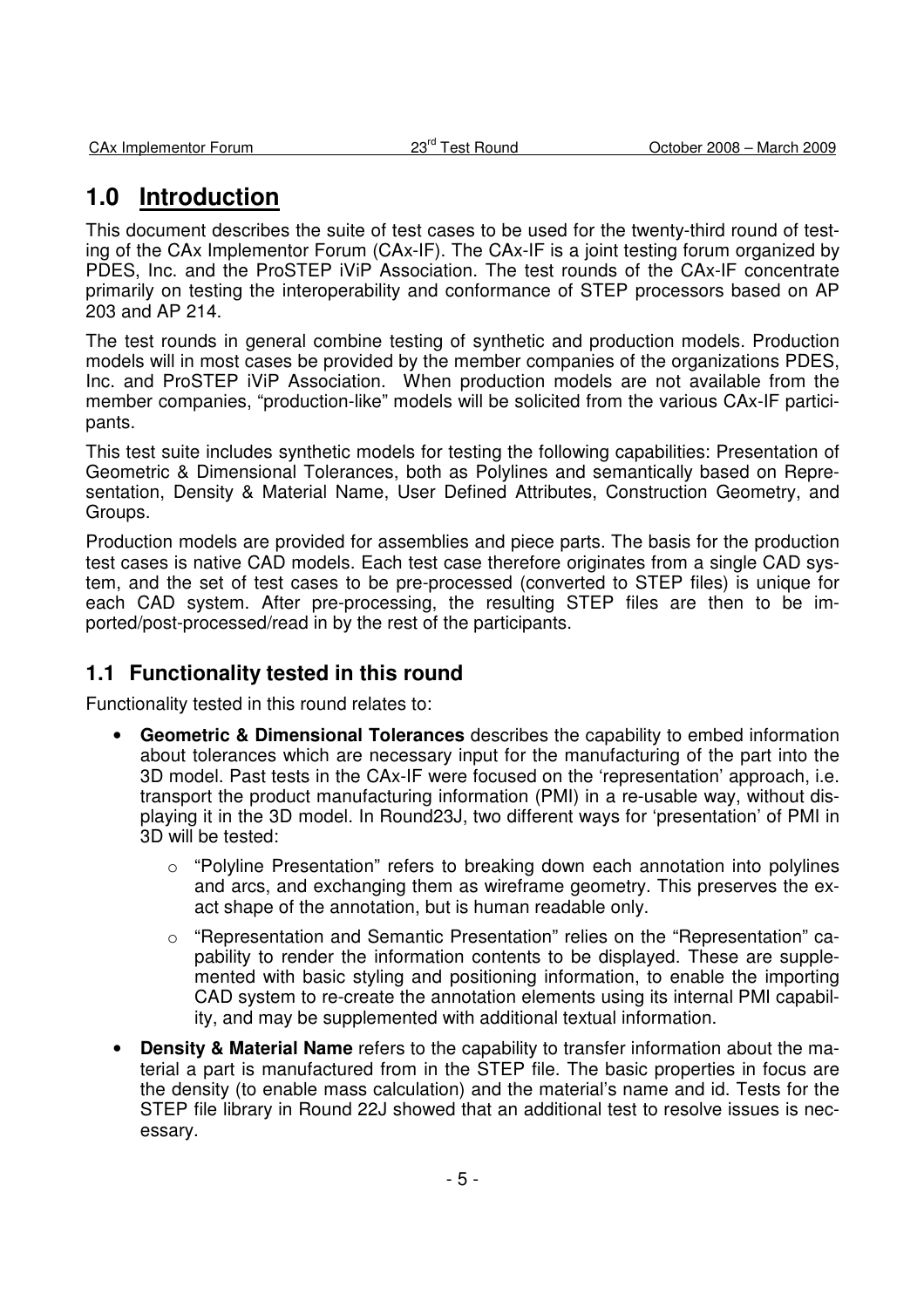- **User Defined Attributes** are descriptions or values that can be added by the user in the CAD system and associated with a part or geometric elements in the model. Material or production costs are an example for this. This is the first test of this capability.
- **Construction Geometry** defines all geometric elements in a model that do not belong to the manufactured shape of the part, but serve as a reference basis for other information, such as the center line of a hole for example. This will be the first test of this functionality.
- **Groups** allow the user to assign a number of product data elements (solids, surface, curves,…) to an organizational unit. Groups may be part of the definition of other groups. This will be the first test of this functionality.
- **Production Models** are included in this round of testing in addition to the synthetic models for the above capabilities.

## **1.2 General test instructions for this round**

The general procedures for communication of models and statistics are outlined in a separate document 'General Testing Instructions'. The general instructions can be retrieved from CAx Implementor Forum web sites. The latest version is v1.6, dated June 2008.

## **1.3 Preliminary testing schedule**

| <b>Date</b>            | <b>Action</b>                                                |
|------------------------|--------------------------------------------------------------|
| December 11, 2008      | Test Suite available /                                       |
| (Thu)                  | 1 <sup>st</sup> CAx Implementor Forum conference call        |
| ASAP                   | <b>Production Models released</b>                            |
| January 12, 2009 (Mon) | Initial STEP files and native stats due                      |
| February 6 (Fri)       | <b>STEP files and native stats frozen</b>                    |
| February 11 (Wed)      | Target stats due / 2 <sup>nd</sup> conference call           |
| March $6$ (Fri)        | <b>Target stats frozen</b>                                   |
| March 11 (Wed)         | Pre-release of final stats / 3 <sup>rd</sup> conference call |
| March 17 (Tue)         | Review meeting for test round                                |
| <b>March 18-19</b>     | CAx Implementor Forum meeting,                               |
| (Wed - Thu)            | North Charleston, SC, USA                                    |

The following schedule has been agreed on for Round 23J:

The CAx-IF meeting will take place in conjunction with the PDES, Inc. Spring Offsite meeting and LOTAR workshop.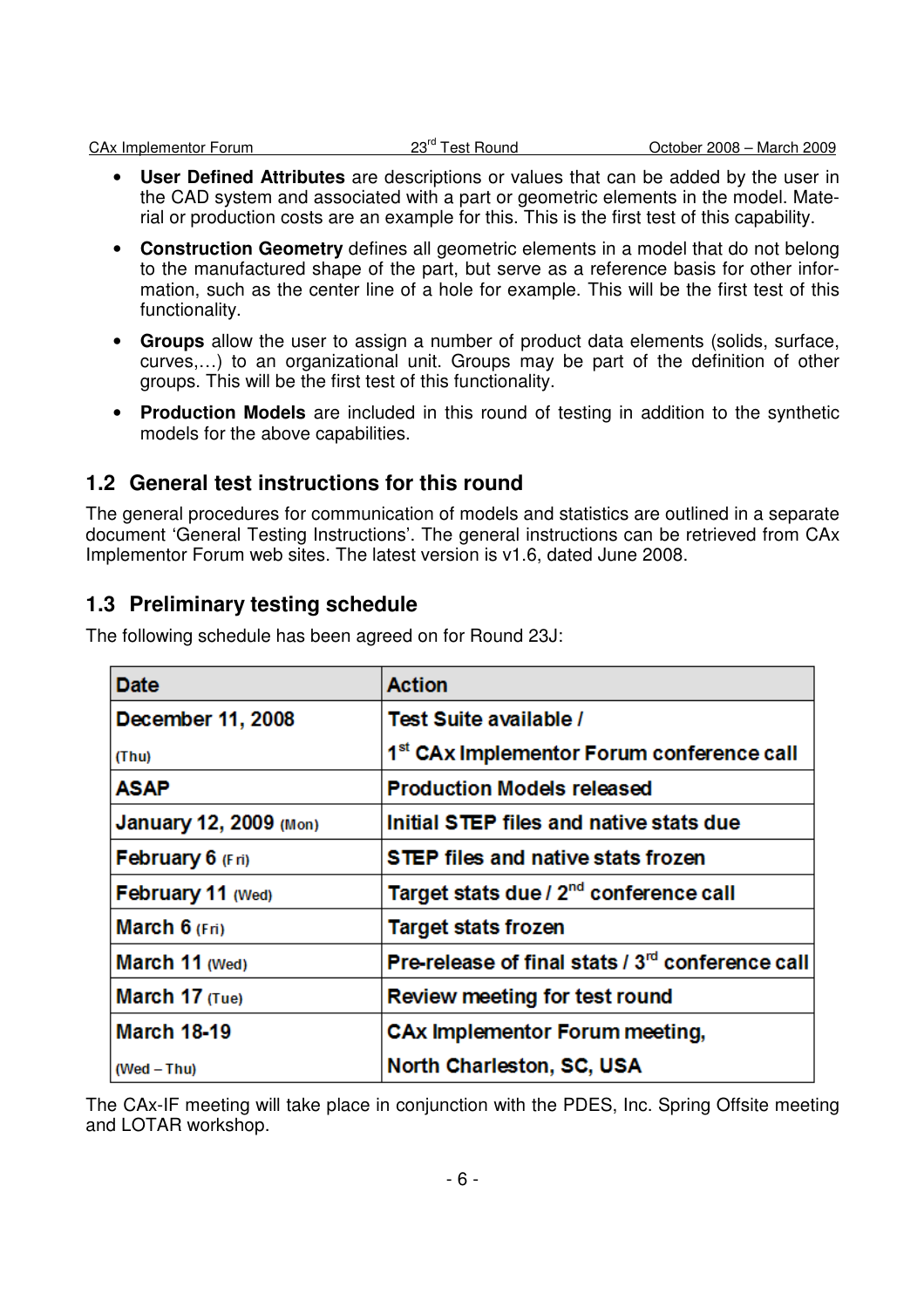## **1.4 Copyrights on test cases**

Not all of the production test cases which were provided by the PDES, Inc. and ProSTEP iViP member companies are fully released for any purpose. The least common denominator is that the test cases can be freely distributed among the ProSTEP iViP / PDES, Inc. Round Table participants and can be used for any purposes that are related to CAx-IF testing (i.e. testing, documentation of testing efforts), as long as a reference to the originating company is made.

The test cases must not be used for any purposes other than the CAx-IF testing or outside of PDES, Inc. and ProSTEP iViP.

# **2.0 Synthetic test case specifications**

## **2.1 Model GD7: GD&T Polyline Presentation**

### **2.1.1 Motivation**

Geometric and Dimensional Tolerances are required for a number of business use cases in the context of STEP data exchange. Among others, they are a prerequisite for long-term data archiving. In addition, the GD&T data can be used to drive downstream applications such as coordinate measuring and manufacturing.

For documentation and long-term archiving purposes, the Polyline Presentation approach was suggested and developed by the LOTAR project group. It presents the GD&T information within the 3D model, broken down into lines and arcs, so that is looks exactly as generated by the native system.

### **2.1.2 Approach**

The approach to be used is described in the "Draft Recommended Practices for GD&T Polyline Presentation", that can be found in the member area of the CAx-IF web sites. Polyline annotations and the definition of saved views (the latter not mandatory) are in scope for this round of testing; the exchange of annotation validation properties is out of scope for this round. This corresponds with what has been tested in the LOTAR pilot.

### **2.1.3 Testing Instructions**

In Round 23J, a number of user-provided models containing GD&T information will be provided for testing. They will be made available on the CAx-IF Document Sharing Web Site.

**Note** that **all** CAx-IF participants, even / especially those who have not implemented Polyline Presentation, are asked to import the resulting STEP files. Since the annotations basically are broken down into wireframe geometry (which has been tested in R20J-R21J), the question is to what extend the information can be found by arbitrary CAD systems.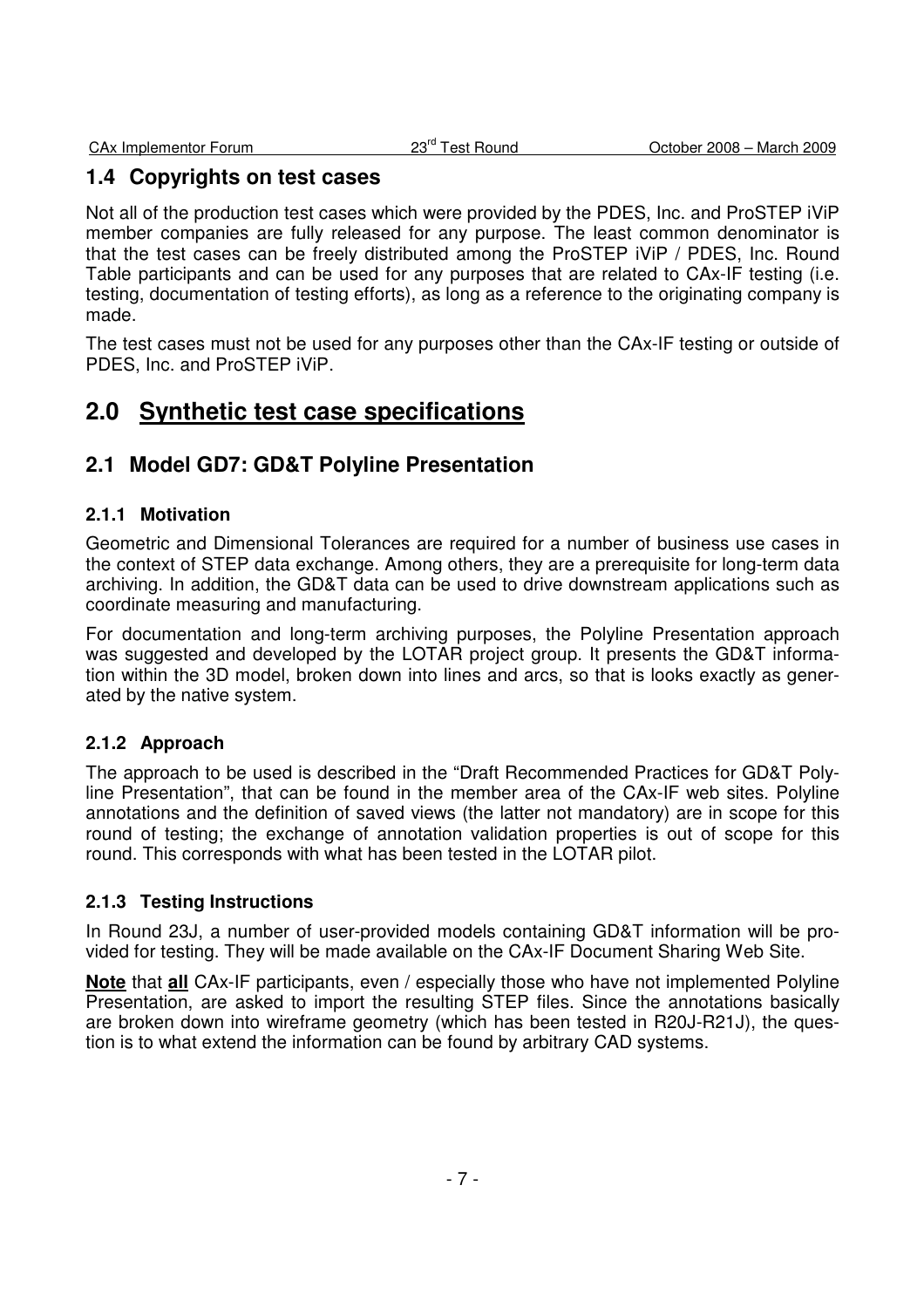

Figure 1: Example for a user-provided part with tolerances.

In addition to the Polyline presentation as tested in Round22J, the following additional functionality may be included in the test files provided for this round of testing, as far as it has been implemented by the CAx-IF participants and is described in the Recommended Practices:

- Definition of "saved views" if supported, include at least one saved view in the model, which contains a subset of annotations in the file, and provides a pre-defined position of the model in the design space. It is recommended to provide a screenshot illustrating the model position and annotation subset, in addition to the screenshot showing the overall model layout.
- Cross-highlighting of annotations and annotated shape  $-$  if supported, include in the STEP file the information necessary to maintain the association between annotations and the annotated shape elements in a way, that after import, when highlighting an annotation, the shape elements annotated by it are highlighted, too, and vice versa.

#### **2.1.3.1 Test Models**

Test Models for CATIA V5 and UG NX are available in the CAx-IF File Repository under "Round 22J > GDandT Test Models". Additional test models containing GD&T information for other CAD systems are welcome.

#### **2.1.3.2 Statistics**

For each STEP file submitted for the GD7 model, vendors must submit the corresponding native statistics to the online statistics and results database, CAESAR. To do so, log in to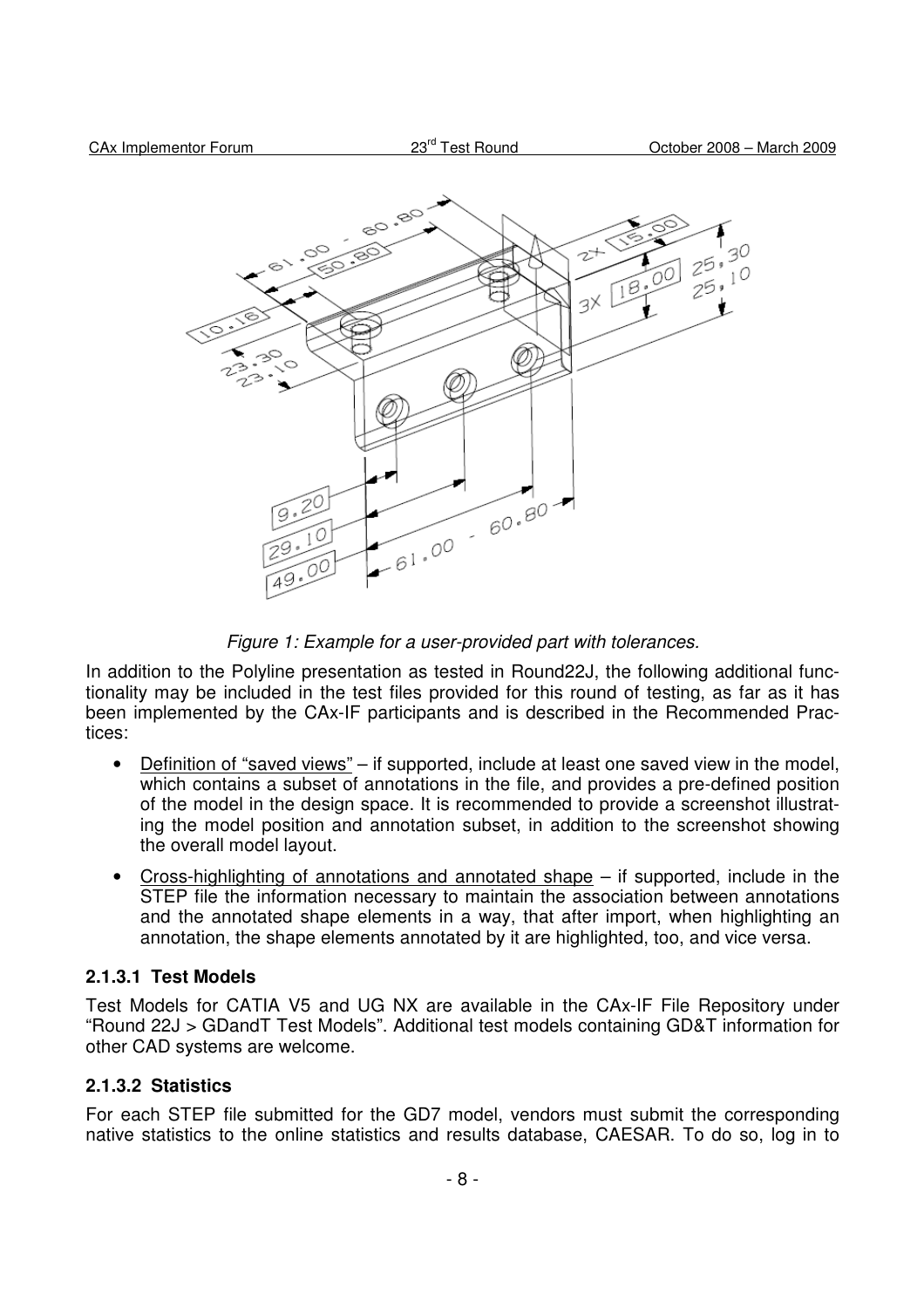CAESAR, go to "Test Rounds > R23J Test Cases > GD7 Data Sheet", and either fill in the web form, or upload a comma-delimited file (.csv) with the data as listed below.

**Note** that in order to count the GD&T elements for the statistics, as per agreement during the Round 22J Review Meeting, the names of the geometric\_curve\_sets shall be considered.

See Figure 3 in the Recommended Practices for GD&T Polyline Presentation for details.

| column name   | description                                                                                                                                                                                                 |  |
|---------------|-------------------------------------------------------------------------------------------------------------------------------------------------------------------------------------------------------------|--|
| model         | The name of the test model, see test models table                                                                                                                                                           |  |
| system n      | The system code of the CAD system creating the STEP<br>file                                                                                                                                                 |  |
| system_t      | The system code of the CAD system importing the<br>STEP file. For native stats, enter 'stp'                                                                                                                 |  |
| unit          | The unit the model is designed in                                                                                                                                                                           |  |
| volume        | Total volume of all solids                                                                                                                                                                                  |  |
| area          | Total surface area of all solids                                                                                                                                                                            |  |
| CX            | Centroid of all solids                                                                                                                                                                                      |  |
| <b>cy</b>     |                                                                                                                                                                                                             |  |
| cz            |                                                                                                                                                                                                             |  |
| dim found     | The number of dimensions processed                                                                                                                                                                          |  |
| datum found   | The number of datums processed                                                                                                                                                                              |  |
| tol processed | The number of tolerances processed                                                                                                                                                                          |  |
| saved view    | The name of the Saved View which is the basis for the<br>view-related statistics                                                                                                                            |  |
| view annot    | The number of annotations included in the specified<br>saved view.                                                                                                                                          |  |
| view pos      | pass/fail, whether the position stored for the Saved View<br>could be restored successfully. It is recommended to<br>provide a screenshot illustrating the position of the<br>model for the specified view. |  |
| highlight     | all/partial/none - whether the cross-highlighting for anno-<br>tations and annotated shape elements works correctly                                                                                         |  |
| date          | The date when the statistics were last updated (will be<br>filled in automatically)                                                                                                                         |  |
| <b>issues</b> | A short statement on issues with the file                                                                                                                                                                   |  |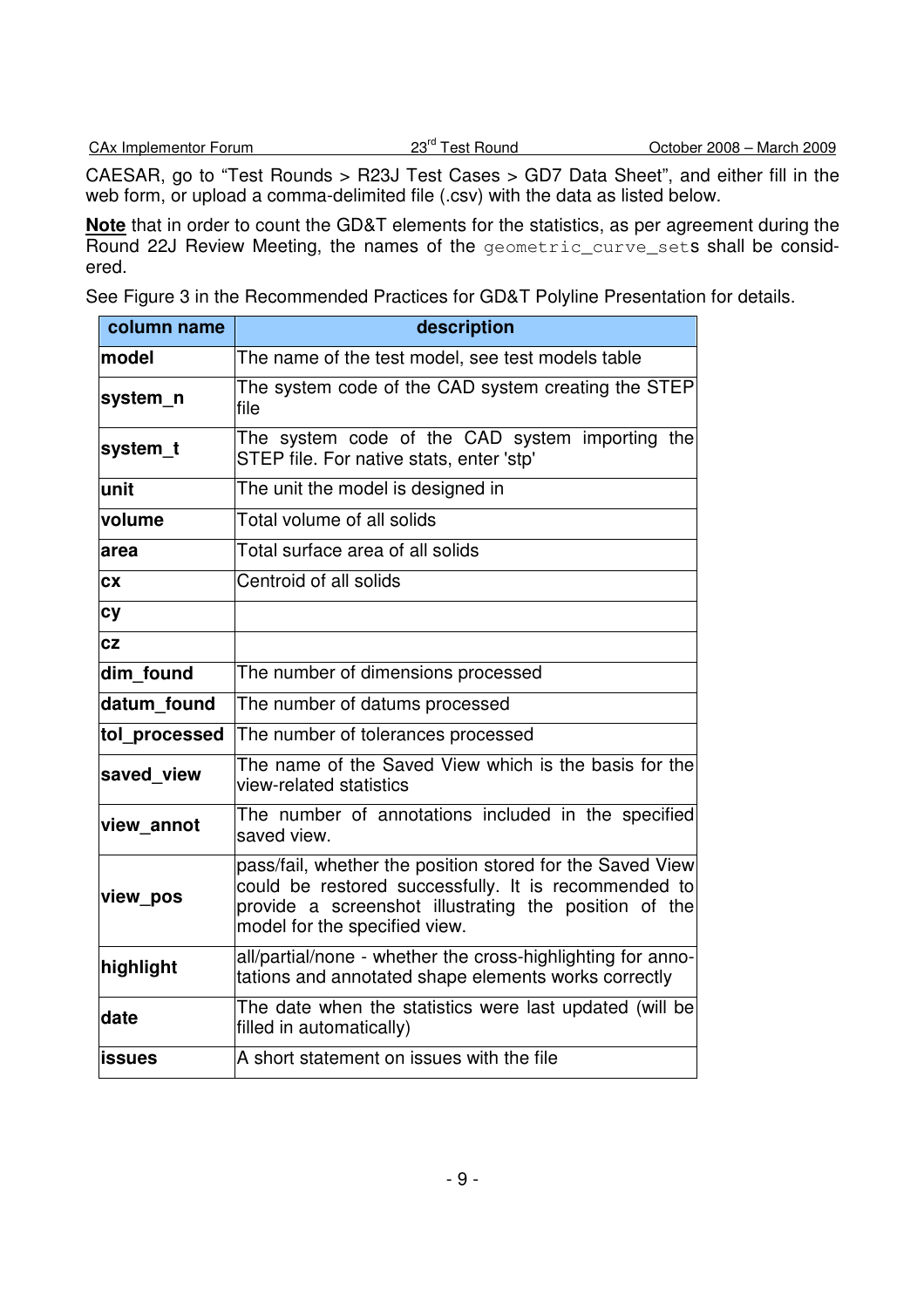## **2.2 Model GD8: GD&T Representation & Semantic Presentation**

#### **2.2.1 Motivation**

Geometric and Dimensional Tolerances are required for a number of business use cases in the context of STEP data exchange. Among others, they are a prerequisite for long-term data archiving. In addition, the GD&T data can be used to drive downstream applications such as coordinate measuring and manufacturing.

In contrast to the Polyline approach, Semantic Presentation relies on the GD&T Representation capability to define the contents to be displayed, and supplements these with positioning and styling information to create the appropriate notes in 3D space. (Associative) 3D Annotations including Unicode characters have been tested in previous rounds in preparation for this test case.

### **2.2.2 Approach**

Recommended Practices for the implementation of GD&T Representation, and initial guidelines for GD&T (semantic) Presentation, can be found on the WikiSTEP page, see http://wikistep.org/. In addition, a draft Usage Guide outlining the interdependencies between the GD&T elements is available in the CAx-IF member area under "Information on Round 22J of Testing." The actual approach and scope of the GD8 test case is that of the NIST pilot.

### **2.2.3 Testing Instructions**

In Round 23J, a number of user-provided models containing GD&T information will be provided for testing. They will be made available on the CAx-IF Document Sharing Web Site.



Figure 2: Example for a user-provided part with tolerances.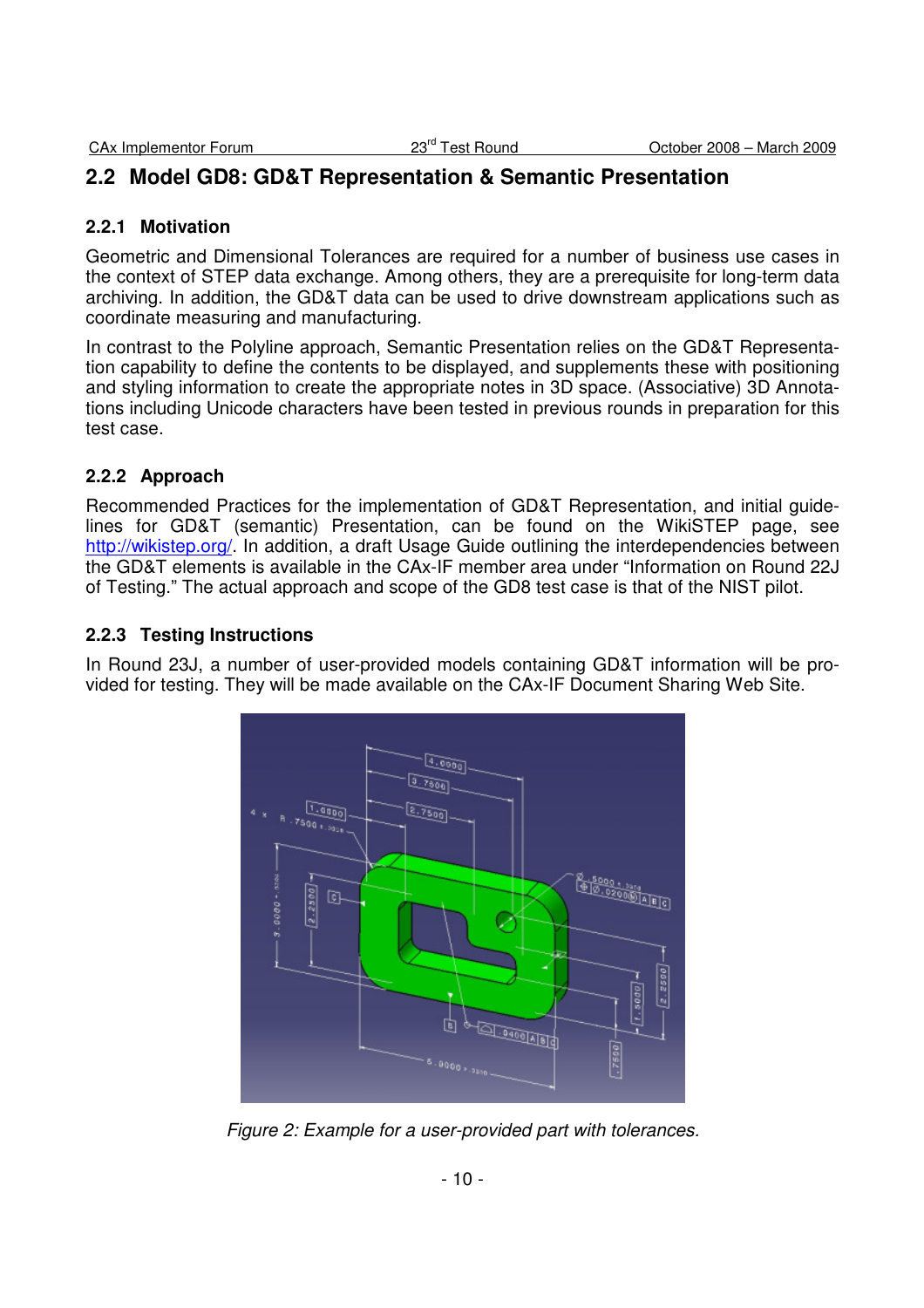In addition to the Semantic presentation as tested in Round22J, the following additional functionality may be included in the test files provided for this round of testing, as far as it has been implemented by the CAx-IF participants and is described in the Recommended Practices:

- Definition of "saved views" if supported, include at least one saved view in the model, which contains a subset of annotations in the file, and provides a pre-defined position of the model in the design space. It is recommended to provide a screenshot illustrating the model position and annotation subset, in addition to the screenshot showing the overall model layout.
- Cross-highlighting of annotations and annotated shape  $-$  if supported, include in the STEP file the information necessary to maintain the association between annotations and the annotated shape elements in a way, that after import, when highlighting an annotation, the shape elements annotated by it are highlighted, too, and vice versa.

### **2.2.3.1 Test Models**

Test Models for CATIA V5 and UG NX are available in the CAx-IF File Repository under "Round 22J > GDandT Test Models". Test Models containing GD&T information for other CAD systems are welcome.

#### **2.2.3.2 Statistics**

For each STEP file submitted for the GD8 model, vendors must submit the corresponding native statistics to the online statistics and results database, CAESAR. To do so, log in to CAESAR, go to "Test Rounds > R22J Test Cases > GD8 Data Sheet", and either fill in the web form, or upload a comma-delimited file (.csv) with the data as listed below.

**Note** that in order to count the GD&T elements for the statistics, as per agreement during the Round 22J Review Meeting, the actual STEP entity types (datum, datum target,...) shall be considered.

| column name   | description                                                                                 |  |
|---------------|---------------------------------------------------------------------------------------------|--|
| lmodel        | The name of the test model, see test models table                                           |  |
| system_n      | The system code of the CAD system creating the<br><b>STEP</b> file                          |  |
| system t      | The system code of the CAD system importing the<br>STEP file. For native stats, enter 'stp' |  |
| lunit         | The unit the model is designed in                                                           |  |
| <b>volume</b> | Total volume of all solids                                                                  |  |
| larea         | Total surface area of all solids                                                            |  |
| <b>CX</b>     | Centroid of all solids                                                                      |  |
| <b>cy</b>     |                                                                                             |  |
| cz            |                                                                                             |  |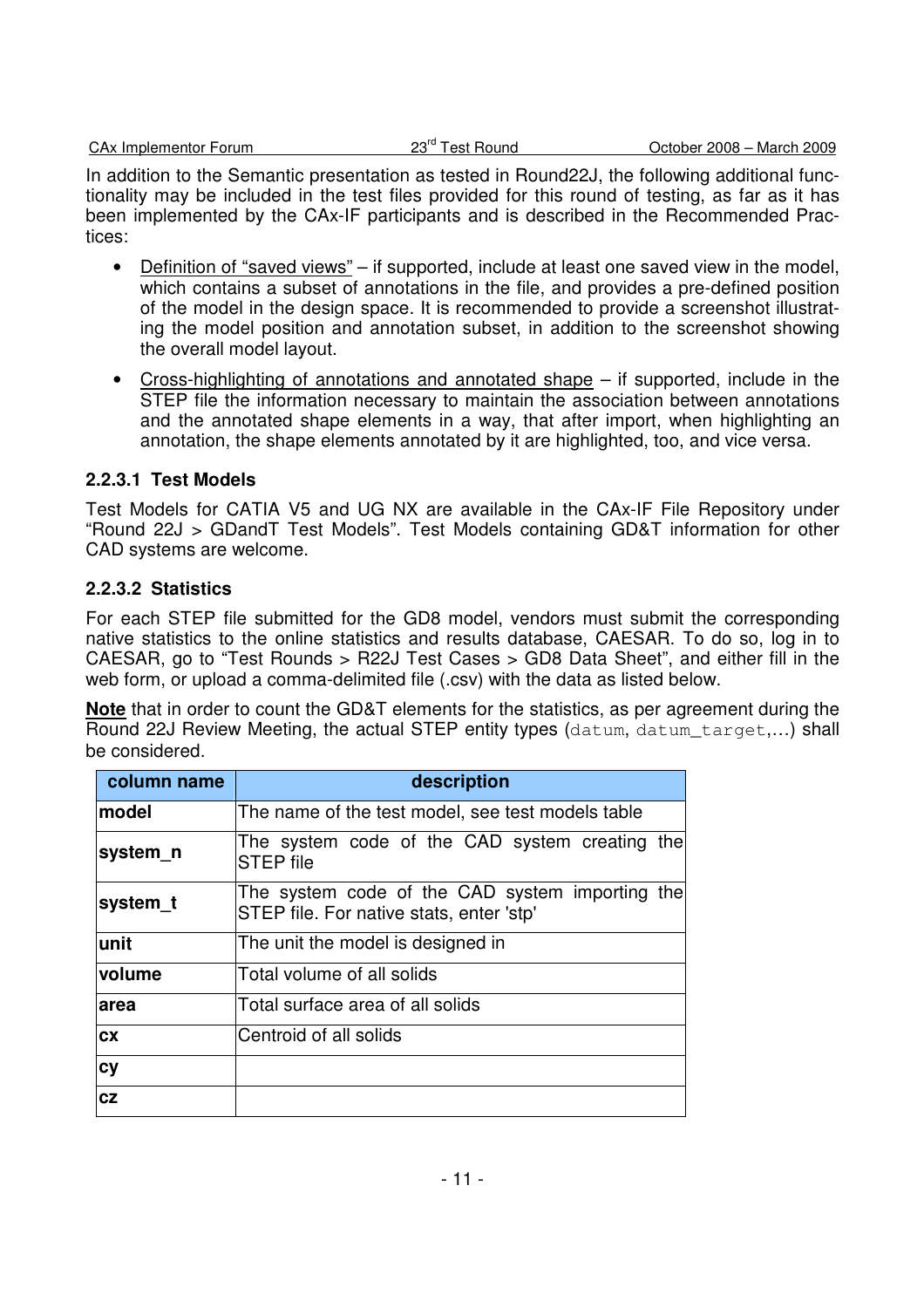| <b>CAx Implementor Forum</b> | 23rd Test Round                                                                                                                                                                                               | October 2008 - March 2009 |
|------------------------------|---------------------------------------------------------------------------------------------------------------------------------------------------------------------------------------------------------------|---------------------------|
| dim_found                    | The number of dimensions processed                                                                                                                                                                            |                           |
| datum found                  | The number of datums processed                                                                                                                                                                                |                           |
| tol processed                | The number of tolerances processed                                                                                                                                                                            |                           |
| saved view                   | The name of the Saved View which is the basis for the<br>view-related statistics                                                                                                                              |                           |
| view annot                   | The number of annotations included in the specified<br>saved view.                                                                                                                                            |                           |
| view_pos                     | pass/fail, whether the position stored for the Saved<br>View could be restored successfully. It is recom-<br>mended to provide a screenshot illustrating the position<br>of the model for the specified view. |                           |
| highlight                    | all/partial/none - whether the cross-highlighting for an-<br>notations and annotated shape elements works cor-<br>rectly                                                                                      |                           |
| date                         | The date when the statistics were last updated (will be<br>filled in automatically)                                                                                                                           |                           |
| <b>issues</b>                | A short statement on issues with the file                                                                                                                                                                     |                           |

## **2.3 Model UD1: User Defined Attributes**

## **2.3.1 Motivation**

Most CAD systems allow the user to add user-defined attributes in the form of key-value pairs to a part or shape. These carry information which can not be derived from the geometry, such as material costs, but is of relevance to downstream processes or for archiving purposes. In Round 23J, this capability will be tested for the first time.

## **2.3.2 Approach**

The approach to be used to transfer the user-defined attributes is described in the Draft Recommended Practices for User Defined Attributes, which are available in the member area of the CAx-IF homepages under "Information on Round 23J of Testing".

User Defined Attributes can be attached to either a single part, an instance of an assembly component or a geometric element of its shape. Each attribute can be descriptive (i.e. the value is a text string) or numeric (with and without unit).

## **2.3.3 Testing Instructions**

The User Defined Attributes shall be tested using the well-known as AS1 model.

### **2.3.3.1 Construction of the model**

The following attributes are suggested values for use in the UD1 test. **Note** that the locations where the attributes should be attached (solid/surface, instance, part/product) are proposals,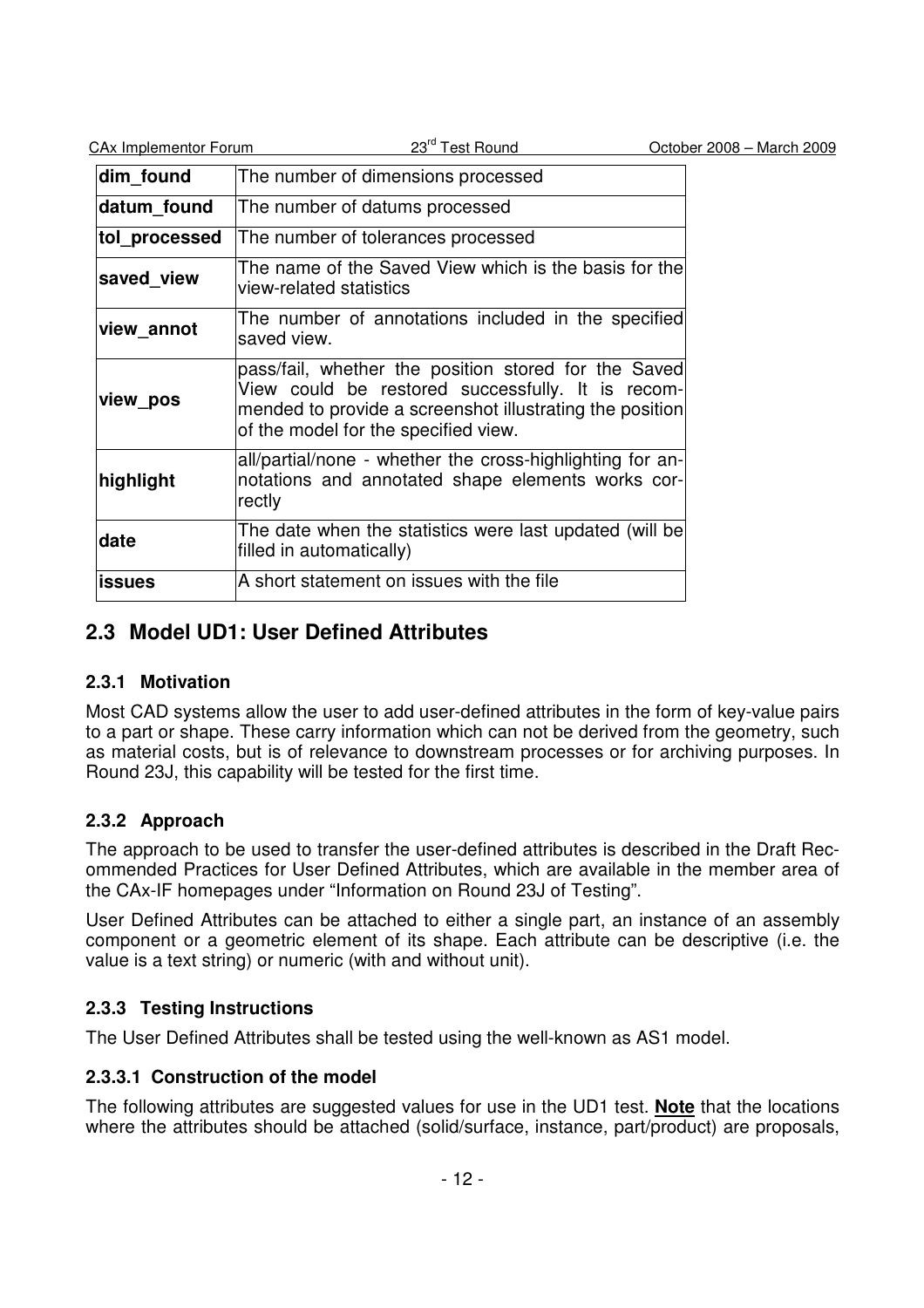not mandatory. All attribute types should be contained in the model and attached in the file structure where meaningful for the originating system.

- To one of the faces of the 'plate' part, add a descriptive attribute (see section 5.1 in the Recommended Practices):
	- o Name: 'Surface Finish'
	- o Description: 'Anodize per specification MIL-A-8625, Type I'
- To the two instances of the L-bracket assembly, add a value attribute each (see section 5.2 in the Recommended Practices):
	- o Name: 'asm\_step'
	- o Values: 1. and 2. respectively
- To the 'plate' part, add a measure attribute (see section 5.3 in the Recommended Practices):
	- o Name: 'weight'
	- o Unit: kilograms (kg) or pounds (lbs)
	- o Value: <calculated weight of component preferred but generic value can be provided if necessary>

It is allowed to add additional information to each of the attributes (see section 5.4 in the Recommended Practices).

### **2.3.3.2 Statistics**

For each STEP file submitted for the UD1 model, vendors must submit the corresponding native statistics to the online statistics and results database, CAESAR. To do so, log in to CAESAR, go to "Test Rounds > R23J Test Cases > UD1 Data Sheet", and either fill in the web form, or upload a comma-delimited file (.csv) with the following data:

| column name | description                                                                                                                    |
|-------------|--------------------------------------------------------------------------------------------------------------------------------|
| model       | The name of the test model, here: 'UD1'                                                                                        |
| system n    | The system code of the CAD system creating the STEP<br>file                                                                    |
| system_t    | The system code of the CAD system importing the STEP<br>file. For native stats, enter 'stp'                                    |
| face attr   | pass/fail, has the User Defined Attributed at the sol-<br>id/surface level been processed correctly?                           |
|             | instance_attr  pass/fail, has the User Defined Attribute at the assembly<br>component instance level been processed correctly? |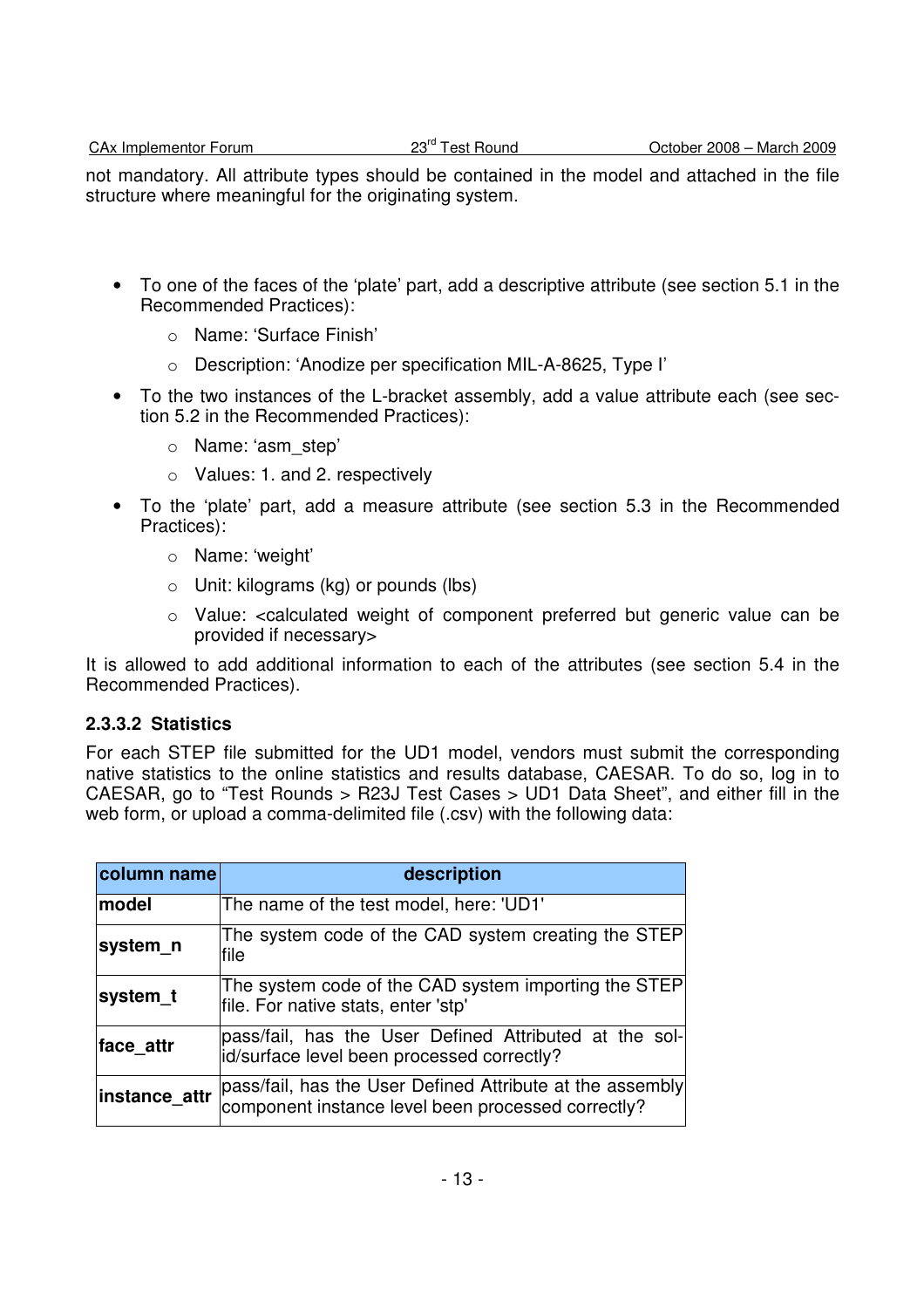| CA <sub>x</sub> Implementor Forum | 23rd Test Round                                                                                     | October 2008 - March 2009 |
|-----------------------------------|-----------------------------------------------------------------------------------------------------|---------------------------|
| part attr                         | pass/fail, hast the User Defined Attribute at<br>part/product level been processed correctly?       | the                       |
| valid attr                        | pass/fail, is the instantiation of the user defined attributes as<br>per the recommended practices? |                           |
| date                              | The date when the statistics were last updated (will be<br>filled in automatically)                 |                           |
| <b>lissues</b>                    | A short statement on issues with the file                                                           |                           |

# **2.4 Model SG1: Supplemental Geometry**

## **2.4.1 Motivation**

When designing a part in a CAD system, geometrical elements are often created that do not belong to the actual, i.e. manufactured, shape of the part, but are used to either create other geometric shapes, or to relate additional information about the part.

The main business applications for this capability are the transfer of reference elements for PMI information, such as cutting planes and center lines, and named axis placements as tool targets for machining applications.

In Round 23J, this capability will be tested for the first time.

## **2.4.2 Approach**

The approach to be used is described in the Draft Recommended Practices for Supplemental Geometry, which are available in the member area of the CAx-IF homepages under "Information on Round 23J of Testing".

## **2.4.3 Testing Instructions**

The transfer of construction geometry will be tested using a simple test model (see below). The following supplemental geometry elements shall be included:

- The center line for the cylindrical hole through the part
- A reference plane at the upper end of the truncated cone, its face normal parallel to the center line of the hole
- Four named axis placements along the outer top edge of the part

**Note** that when comparing the results, the supplemental geometry elements may look differently in different CAD systems (e.g. bound vs. unbound plane). The essential criteria is, are they correctly identified as supplemental geometry elements in the target system.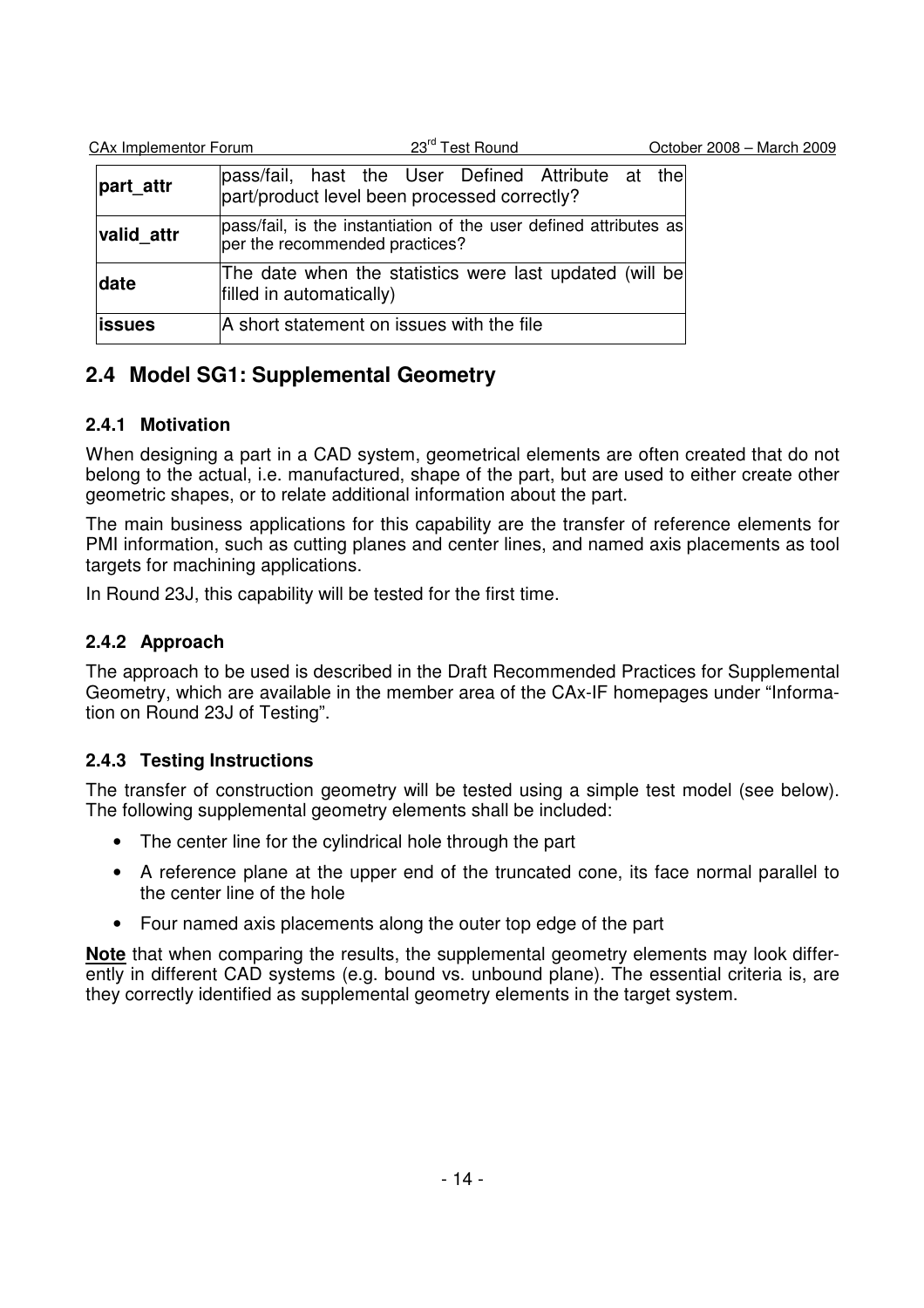## **2.4.3.1 Construction of the SG1 model**



Figure 2: Sketch of the SG1 model.

Dimensions for the part are arbitrary; suggested values are height 15cm, base diameter 10cm and tip diameter 5cm.

## **2.4.3.2 Statistics**

For each STEP file submitted for the SG1 model, vendors must submit the corresponding native statistics to the online statistics and results database, CAESAR. To do so, log in to CAESAR, go to "Test Rounds > R23J Test Cases > SG1 Data Sheet", and either fill in the web form, or upload a comma-delimited file (.csv) with the following data:

| column name | description                                                                                  |
|-------------|----------------------------------------------------------------------------------------------|
| model       | The name of the test model, here: 'SG1'                                                      |
| system n    | The system code of the CAD system creating the STEP<br>lfile                                 |
| system_t    | The system code of the CAD system importing the STEP<br>file. For native stats, enter 'stp'. |
| lunit       | The unit the model is designed in                                                            |
| volume      | Total volume of all solids                                                                   |
| larea       | Total surface area of all solids                                                             |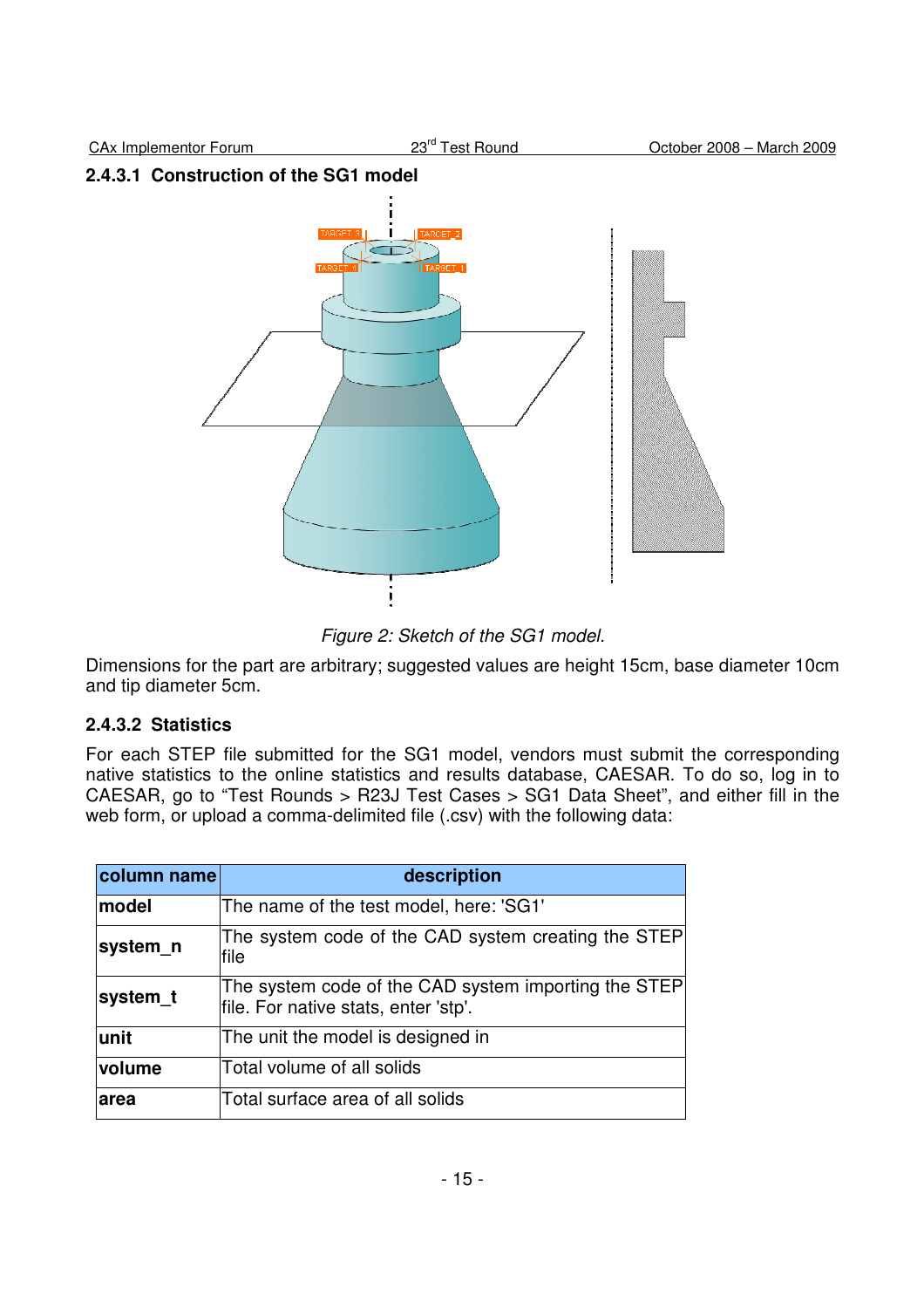| <b>CAx Implementor Forum</b> |  |
|------------------------------|--|
|                              |  |

| <b>CX</b>          | Centroid of all solids                                                                                                                                                     |
|--------------------|----------------------------------------------------------------------------------------------------------------------------------------------------------------------------|
| <b>cy</b>          |                                                                                                                                                                            |
| cz                 |                                                                                                                                                                            |
| center line        | pass/fail, if the center line was found in the STEP file and<br>correctly displayed in the CAD system.                                                                     |
| ref plane          | pass/fail, if the reference plane was found in the STEP<br>file and correctly displayed in the CAD system.                                                                 |
| tool_tgt           | pass/fail, if the named axis placements (tool targets)<br>were found in the STEP file and correctly displayed in the<br>CAD system or identified in the product structure. |
| valid_sup_-<br>geo | pass/fail, whether the implementation of the supplemen-<br>tal geometry elements in the STEP file is as defined in<br>the recommended practices.                           |
| date               | The date when the statistics were last updated (will be<br>filled in automatically)                                                                                        |
| <b>issues</b>      | A short statement on issues with the file                                                                                                                                  |

## **2.5 Model DM1: Density and Material name**

### **2.5.1 Motivation**

Usually, transfer of different materials is not included in geometry exchange via STEP. On export, a consistent density for all parts is assumed.

This capability provides an approach to transfer density values (as real values) and material names (as strings). Using the density information, the center of geometry of a model can be distinguished from the center of gravity. The material name can be used to receive further information about that material, e.g. from a database.

Though supported by only a limited number of STEP processors, it was agreed to add this test case to the STEP file library, since it provides capabilities of interest for interoperability testing with PDM and CAE processors.

### **2.5.2 Approach**

Material Identification shall be included by every system exporting this model for the STEP file library. The "Material as Product" approach to be used is described in section 5.1 of the "Recommended Practices for Material Identification and Density", dated 07-12-2005, available on the "Joint Testing Information" section of the CAx-IF homepages. Density information may shall included as either a general property of the material (section 5.2).

**Note** that this information shall always be attached at the part/product level in the STEP file, and not at the solid/surface level, to ensure that all importing systems are able to find the information.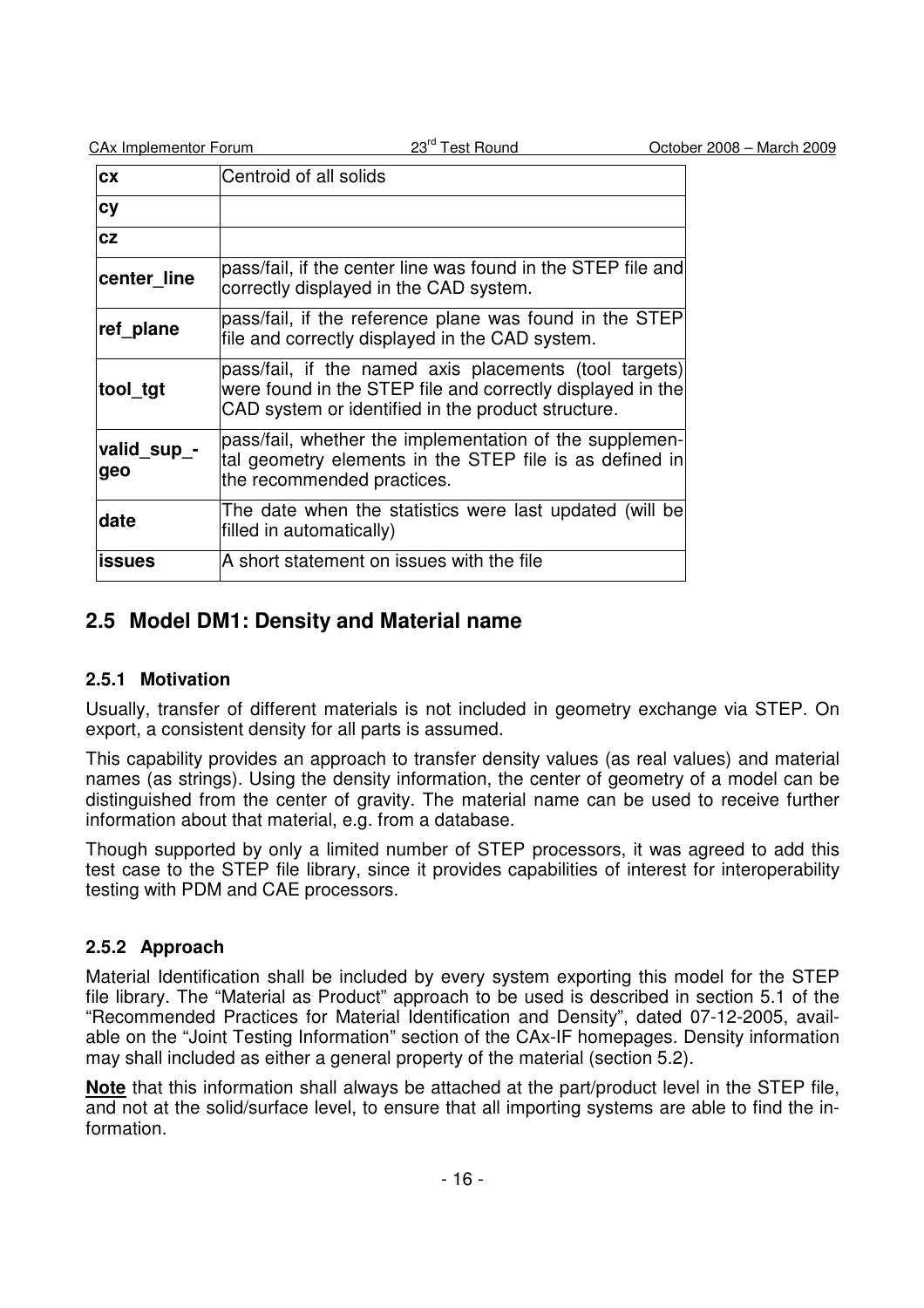## **2.5.3 Testing Instructions**

#### **Shape**

The test model is based on a sub-assembly of the well-known AS1 model, i.e. one of the "Lbracket assemblies". Modeling instructions for the AS1 model and its subassemblies can be found in the Round 8J Test Suite document, which can be found on the "Joint Testing Information" pages of the CAx-IF web sites, dated 09-05-2001.



Figure 6: Shape of the DM1 model

This sub-assembly is composed of three individual parts, each of which should be assigned a different density and material name. Suggested values are:

| Part        | <b>Density</b>  | <b>Material name</b>    |
|-------------|-----------------|-------------------------|
| L-bracket   | .160 $lb/cu$ in | AMS 4928; Titanium 6-4  |
| <b>Bolt</b> | .285 lb/cu in   | AMS 5613; Greek Ascoloy |
| Nut         | .297 lb/cu in   | AMS 5662; Inconel 718   |

Due to the different densities, the center of gravity will differ from the center of geometry. These coordinates, besides the transferred values for density and material, will be the focus of this test.

### **2.5.3.1 Statistics**

For each STEP file submitted for the DM1 model, vendors must submit the corresponding native statistics to the online statistics and results database, CAESAR. To do so, log in to CAESAR, go to "Test Rounds > R23J Test Cases > DM1 Data Sheet", and either fill in the web form, or upload a comma-delimited file (.csv) with the following data:

| column name | description                                                 |
|-------------|-------------------------------------------------------------|
| model       | The name of the test model, here: 'DM1'                     |
| system n    | The system code of the CAD system creating the STEP<br>file |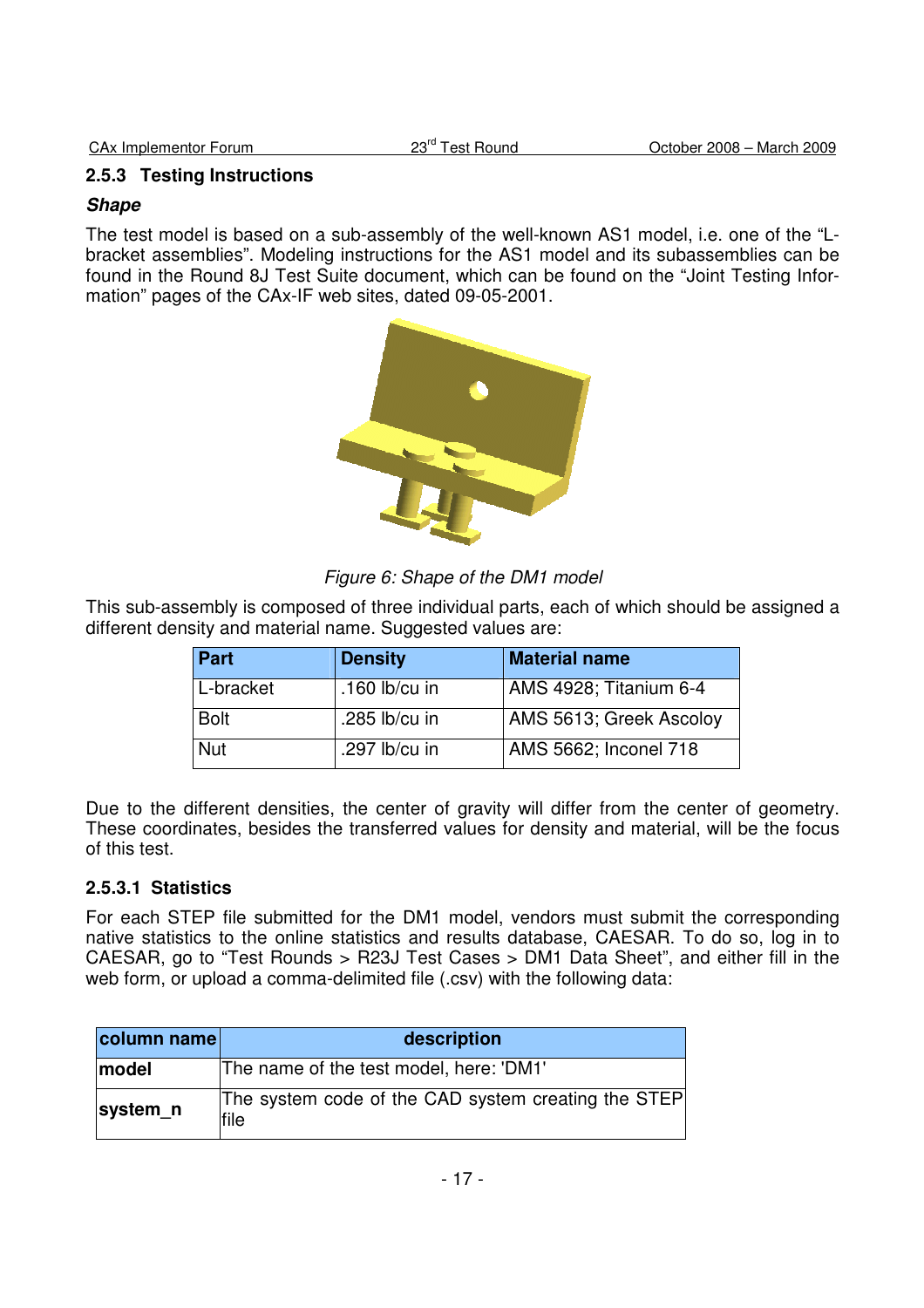| <b>CAx Implementor Forum</b> | 23 <sup>rd</sup> Test Round                                                                 | October 2008 - March 2009 |
|------------------------------|---------------------------------------------------------------------------------------------|---------------------------|
| system_t                     | The system code of the CAD system importing the STEP<br>file. For native stats, enter 'stp' |                           |
| unit                         | The unit the model is designed in                                                           |                           |
| volume                       | Total volume of all solids                                                                  |                           |
| area                         | Total surface area of all solids                                                            |                           |
| CX                           | Centroid of all solids                                                                      |                           |
| <b>cy</b>                    |                                                                                             |                           |
| CZ                           |                                                                                             |                           |
| gravx                        | Center of gravity for all solids                                                            |                           |
| gravy                        |                                                                                             |                           |
| gravz                        |                                                                                             |                           |
| density                      | Density value for the L-Bracket part                                                        |                           |
| material                     | Material name for the L-Bracket part                                                        |                           |
| date                         | The date when the statistics were last updated (will be<br>filled in automatically)         |                           |
| <b>issues</b>                | A short statement on issues with the file                                                   |                           |

# **3.0 Production models: PM20**

# **3.1 Motivation**

In an attempt to test the STEP processors on real world models, the CAx Implementor Forum will be testing production parts in this round and future rounds of CAx-IF testing. These production models are characteristic for components and assemblies that are encountered in the aerospace and automotive industries. PDES, Inc. and ProSTEP iViP member companies and vendors have supplied these models.

# **3.2 Approach**

Testing of Production Models focuses mainly on data quality, not on specific functionalities. Assemblies should therefore be exported as a single STEP file. The file format should be either AP214-IS or AP203e2. In order to support quality validation of the Production Model exchange, all vendors shall include the maximum level of Validation Properties they support. In addition, since Round18J, the native and target statistics will include ValProps.

All source system native models and STEP files may be analyzed for data quality by the "CADIQ" developers. STEP syntax and structure will be checked by the CAx-IF facilitators. In order to enable an end-to-end analysis of the data exchange, all vendors importing Production Model STEP files are asked to submit the resulting target model from their system along with or instead of the target statistics.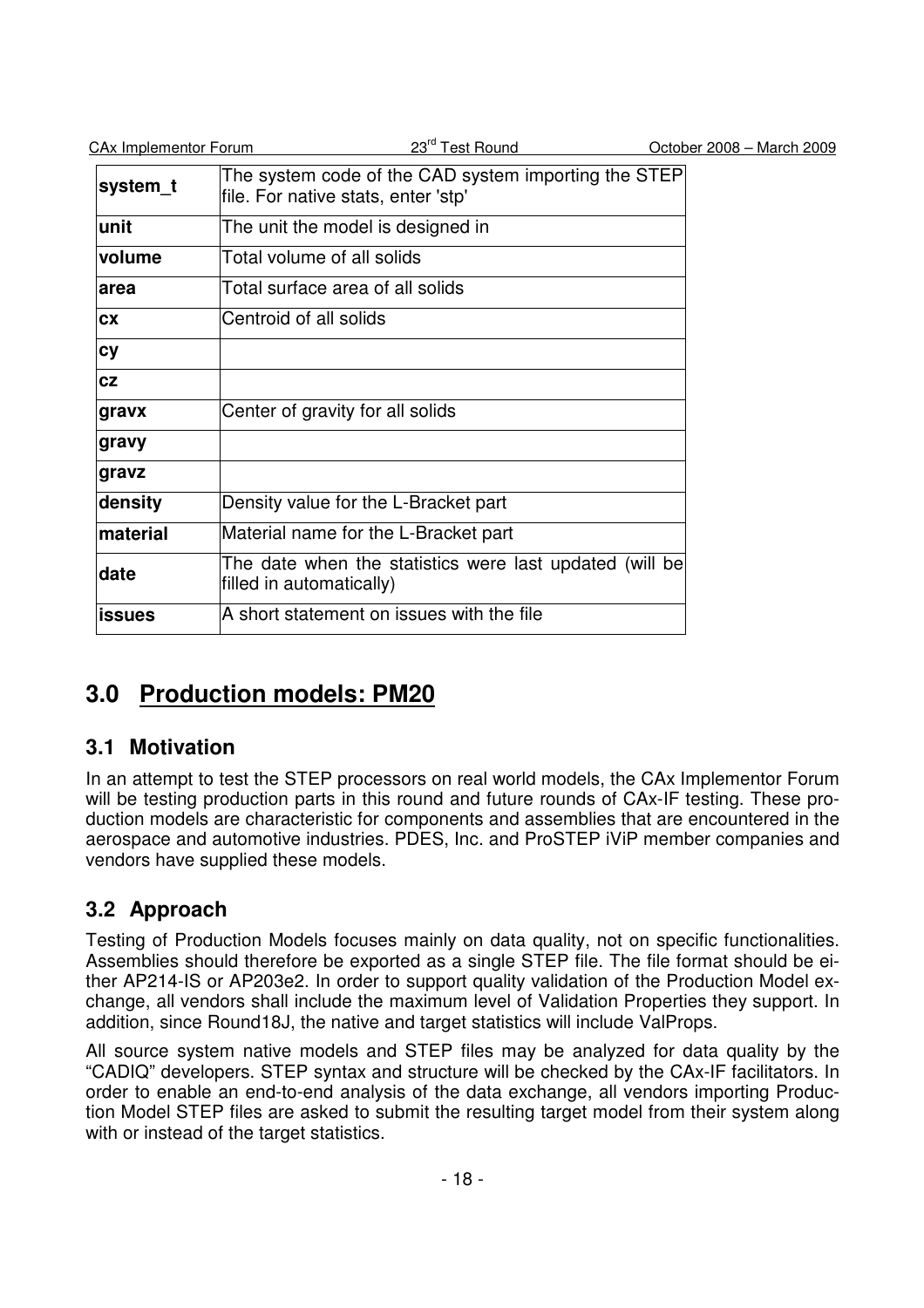# **3.3 Testing Instructions**

The native models as provides by the user companies should be exported to STEP by all participants who maintain a STEP processor for the respective CAD system. The native models will be made available on the CAx-IF File Repository in the member area under "Round 23J > Production Models".

## **3.3.1 List of available models**

| <b>Model name</b>                        | <b>Stats code</b> | <b>Native System Remarks</b> |                |
|------------------------------------------|-------------------|------------------------------|----------------|
| Display Select Panel Assembly   pm21 dis |                   | UG NX                        |                |
| <b>LCD Front Bezel</b>                   | pm21 lcd          | UG NX                        |                |
| Stamp                                    | pm21 v5           | CATIA V <sub>5</sub>         | STEP file only |

## **3.3.2 Results**

For each STEP file submitted for the PM21 model, vendors must submit the corresponding native statistics to the online statistics and results database, CAESAR. To do so, log in to CAESAR, go to "Test Rounds > R23J Test Cases > PM21 Data Sheet", and either fill in the web form, or upload a comma-delimited file (.csv) with the following data:

| column name       | description                                                                                                                                              |  |
|-------------------|----------------------------------------------------------------------------------------------------------------------------------------------------------|--|
| lmodel            | The name of the test model, e.g. 'PM21' (see stats code<br>above)                                                                                        |  |
| system n          | The system code of the CAD system creating the STEP file                                                                                                 |  |
| system_t          | The system code of the CAD system importing the STEP file.<br>For native stats, enter 'stp'                                                              |  |
| unit              | The unit the model is designed in                                                                                                                        |  |
| volume            | Total volume of all solids                                                                                                                               |  |
| validation_volume | Total volume of all solids as received via the validation property<br>capability                                                                         |  |
| valid vol         | pass/fail, is the instantiation of the validation property 'volume'<br>in the STEP file as per the recommended practices for valida-<br>tion properties? |  |
| area              | Total surface area of all solids                                                                                                                         |  |
| validation area   | Total surface area of all solids (entire assembly), as received<br>via the validation property capability                                                |  |
| valid area        | pass/fail, is the instantiation of the validation property 'area' the<br>STEP file as per the recommended practices for validation<br>properties?        |  |
| <b>CX</b>         | Centroid of all solids                                                                                                                                   |  |
| cy                |                                                                                                                                                          |  |